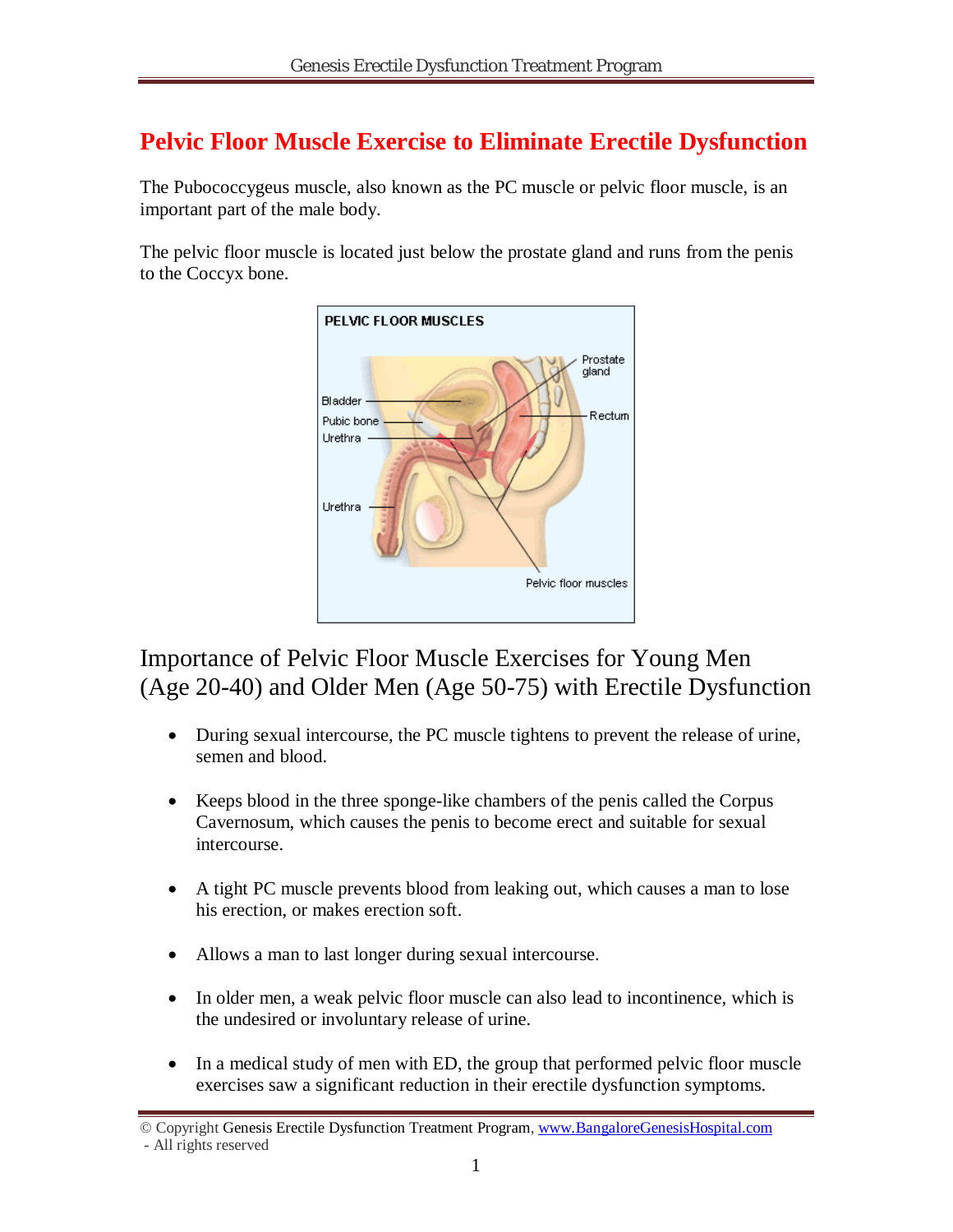## Causes of a Weak Pelvic Floor Muscle

- Age
- Lack of exercise
- Poor Diet
- Affects of smoking, excessive alcohol use or use of narcotics
- Prostate Problems or Prostate Surgery

# Some of the benefits of doing pelvic floor muscle exercises are:

- 1. Reduces or prevents symptoms of erectile dysfunction
- 2. Exercises are simple and easy to do
- 3. No use of ED medications needed
- 4. Can be done by both older men and young men with erectile dysfunction
- 5. Can be done anywhere and anytime, such as while at work, while driving, while standing or sitting, and can be done while lying in bed.
- 6. Reduce the pain and discomfort of prostate problems
- 7. Improves bladder control
- 8. Prevent incontinence
- 9. Heightens sexual feelings during sexual intercourse
- 10. Reduces or eliminates premature ejaculation
- 11. You do not need any special equipment or clothing to perform these important Ayurvedic exercises to tighten your pelvic floor muscles.

# Expected Results from the Genesis Pelvic Floor Muscle Exercises:

- **√** Elimination of erectile dysfunction symptoms
- **√** Stronger and Harder Erections

### **√** Improved sexual performance for men with prostate problems

- **√** Heightened sexual stimulation
- **√** Improved Self Confidence
- **√** Ability to last longer in bed
- **√** Improved bladder control
- **√** Reduction or elimination of incontinence

**√** Older men with incontinence may be able to eliminate use of special underwear

<sup>©</sup> Copyright Genesis Erectile Dysfunction Treatment Program, www.BangaloreGenesisHospital.com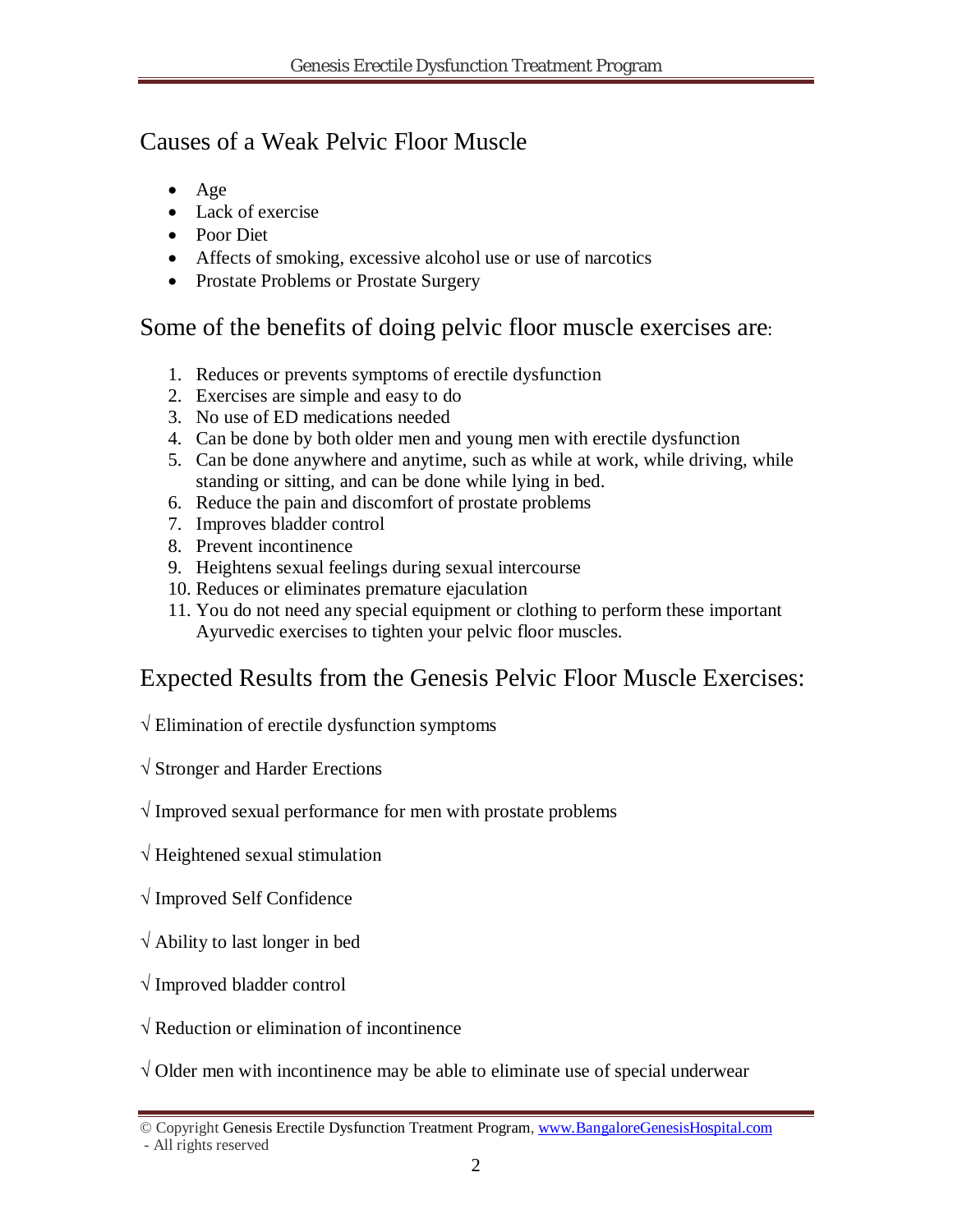## Pelvic Muscle Exercise Routine for Young Men (Age 20-40) with Erectile Dysfunction (Routine A)

Pelvic muscle exercises are easy to do, do not take any special training to do properly and can be done anywhere…at home, at work, while watching television or lying down.

The exercise routines A and B are similar, but the main difference is the length of time for each repetition and number of repetitions per set.

1) Tighten your pelvic floor muscle and hold for 10 seconds then release slowly.

2) Do three sets of this exercise 2 -3 times per day for one week to start. You don't want to overwork the muscle.

3) Each week gradually increase the time per rep by 5 to 10 seconds for each set 2-3 times per day. The goal is to get to 20-30 seconds per set, and perform 3 sets of pelvic floor muscles 2-3 times per day to strengthen your Pubococcygeus muscle.

4) As you notice your pelvic muscles beginning to strengthen, you can increase the length of time of each rep from 5 seconds to 10 seconds, with a goal of 30 seconds per rep by week 4.

5) You should begin to notice changes within a few weeks.

If you are new to exercise or have any health related issues, please consult your doctor before beginning this or any exercise routine.

<sup>©</sup> Copyright Genesis Erectile Dysfunction Treatment Program, www.BangaloreGenesisHospital.com - All rights reserved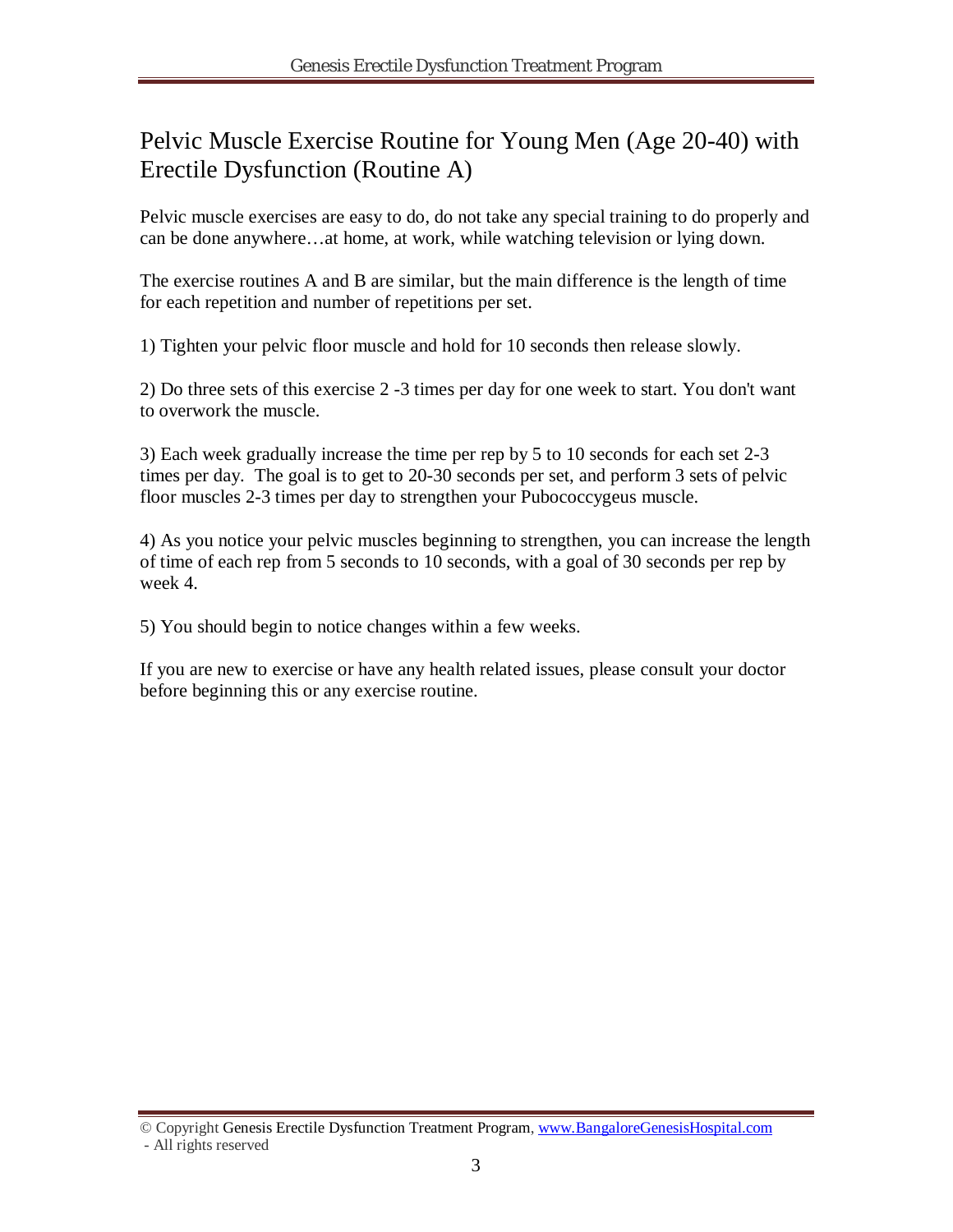## Pelvic Floor Muscle Exercise Routine for Older Men (age 50-75) with Erectile Dysfunction (Routine B)

Pelvic muscle exercises are easy to do, do not take any special training to do properly and can be done anywhere…at home, at work, while watching television or lying down.

The exercise routines A and B are similar, but the main difference is the length of time for each repetition and number of repetitions per set.

1) Tighten your pelvic muscle and hold for 3-5 seconds then release slowly.

2) Do three sets 2 -3 times per day for one week to start. You don't want to overwork the pelvic floor muscle.

3) Each week gradually increase the time per rep by 3 seconds to 5 seconds. The goal is to get to 20-30 seconds per set, and doing 2 to 3 sets 2-3 times per day to strengthen your Pubococcygeus muscle.

4) As you notice your pelvic floor muscle beginning to strengthen, you can increase the length of time of each rep from 5 seconds to 10 seconds, with a goal of 20 to 30 seconds per set by week 4.

5) You should begin to notice changes within a few weeks.

If you are new to exercise, or have health related issues, consult a doctor before beginning this or any exercise program.

<sup>©</sup> Copyright Genesis Erectile Dysfunction Treatment Program, www.BangaloreGenesisHospital.com